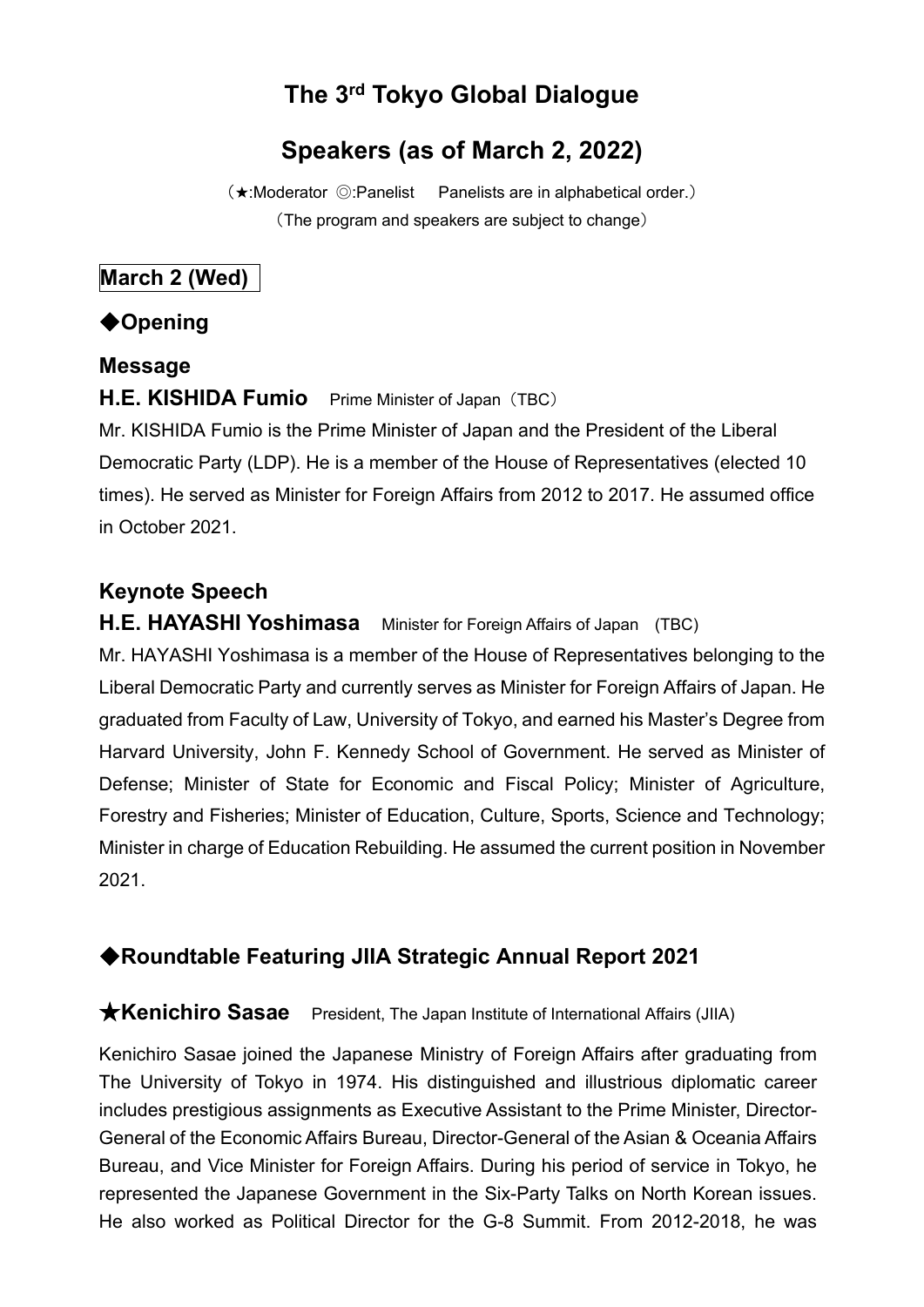Ambassador of Japan to the United States. Subsequently, in June 2018, Ambassador Sasae was appointed President of the Japan Institute of International Affairs (JIIA) to head Japan's premier foreign affairs think tank.

◎ **Julie Bishop** Chancellor, Australian National University/ Former Foreign Minister of Australia

The Hon Julie Bishop served as Australia's Minister for Foreign Affairs from 2013 until her resignation in 2018. She was the first female to hold the role as well as the first female Deputy Leader of the Liberal Party, serving for 11 years. Julie also served as Minister for Education, Science and Training, Minister for Women's Issues and Minister for Ageing. In 2020 Julie was awarded a Fisher Family Fellowship for the Future of Diplomacy Project at Harvard Kennedy School Belfer Centre for Science and International Affairs. In 2021 Julie was awarded the Kissinger Fellowship at the McCain Institute of International Leadership at Arizona State University. In 2021 Julie was appointed by the UK Government to the G7 Gender Equality Advisory Council (GEAC). She is also a member of the Trilateral Commission Capitalism Task Force and the Massachusetts Institute of Technology (MIT) AI Policy Forum Steering Committee. Julie is the Chancellor of Australian National University, Chair of Telethon Kids Institute, Chair of Prince's Trust Australia, member of the international advisory boards of Afiniti and the Human Vaccines Project and is the Patron of Shooting Stars (an education programme for young aboriginal girls).

**© Cathryn Clüver Ashbrook** Non-resident Fellow, The Global Public Policy Institute

(GPPi) / Former Director and CEO, The German Council on Foreign Relations (DGAP)

Cathryn Clüver Ashbrook is a non-resident fellow with the Global Public Policy Institute (GPPi). Previously, she served as director and CEO of the German Council on Foreign Relations (DGAP). For over a decade prior, Cathryn served as the executive director of the Future of Diplomacy Project at the Harvard Kennedy School in Cambridge, Massachusetts. The project, which she co-founded, addresses 21st-century foreign policy challenges through research by international leaders in academia and diplomacy as well as teaching conflict research and prevention. Since 2018, Clüver Ashbrook has also directed a research program on Europe and transatlantic relations. Previously, she served on the management board of the European Policy Centre (EPC) in Brussels and worked as both a consultant and senior journalist at Roland Berger Strategy Consultants in France and China, among other countries. She began her career as a television journalist at CNN International in Atlanta and London. Clüver Ashbrook contributes to international publications, such as the New York Times and Washington Post, as well as leading German media on transatlantic relations – especially trade and security policy – and German foreign and digital policy. She also advises foreign ministries in Europe and South America on their digital strategy.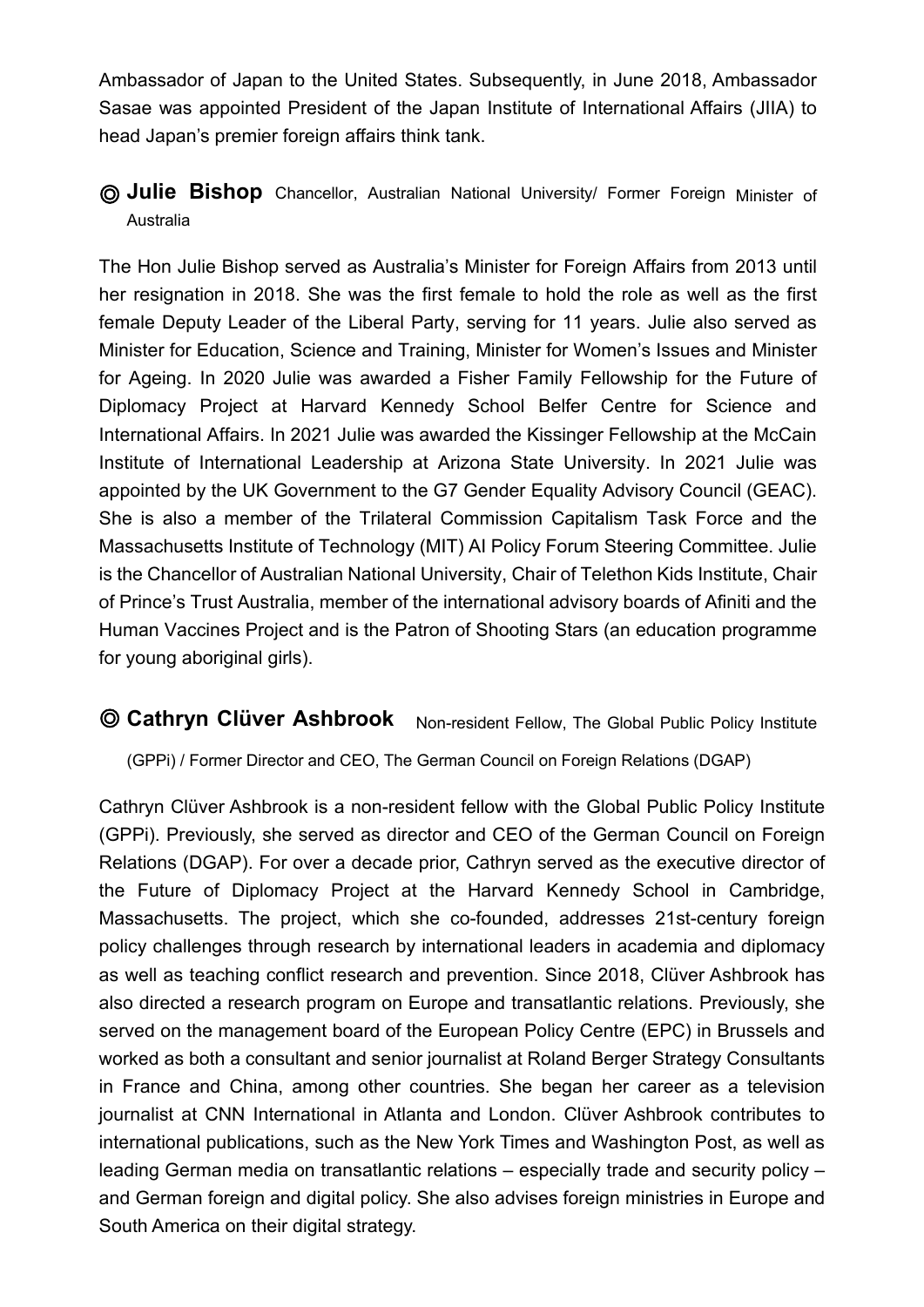## ◎ **Xu Jian** President, China Foreign Affairs University

Dr. XU Jian is President and Deputy Secretary of CPC Committee of China Foreign Affairs University (CFAU) and Chancellor of China Diplomatic Academy(CDA). He used to work at China Center of International Studies (CCIS) as Senior Research Fellow (1993-1999), Senior Research Fellow and Director of the Department of Strategic Studies of China Institute of International Studies (CIIS) (1999-2003), and Vice President of CIIS (2003-2008).Then, he worked as Counselor of Chinese Permanent Mission to the United Nations (2008-2010), Minister Counselor of Chinese Embassy in Russia (2010-2012). After serving abroad, he returned to CIIS and assumed the post of Director of the Academic Council of CIIS (2012-2016) and Vice President of CIIS (2016 -2019). He got his B.A. and MA in History at Beijing Normal University, M.A. in International Relations at University of Sussex, and Ph.D. in International Relations at University of Bristol.

◎ **Bilahari Kausikan** Chairman, Middle East Institute, National University of Singapore/ Former Ambassador-at-Large, Ministry of Foreign Affairs, Singapore

Bilahari Kausikan is currently Chairman of the Middle East Institute, an autonomous institute of the National University of Singapore. He has spent his entire career in the Ministry of Foreign Affairs. During his 37 years in the Ministry, he served in a variety of appointments at home and abroad, including as Ambassador to the Russian Federation, Permanent Representative to the UN in New York, and as the Permanent Secretary to the Ministry. Raffles Institution, the University of Singapore and Columbia University in New York all attempted to educate him.

#### ◎ **Anna Kireeva** Associate Professor, MGIMO University

Dr. Anna Kireeva is Associate Professor at the Department of Asian and African Studies and Research Fellow at Center for Comprehensive Chinese Studies and Regional Projects of Moscow State Institute of International Relations (MGIMO University), the Ministry of Foreign Affairs of the Russian Federation. She holds B.A., M.A. and Ph.D. in international relations and regional studies from MGIMO University. Dr. Anna Kireeva specializes on international relations and security in East Asia and the Indo-Pacific and focuses on the foreign policy strategy and policy of major powers in East Asia: the U.S., China, Japan and Russia as well as India as an emerging power. Her focus recently has been on Russia's Asian pivot and Russia's relations with Japan, China, the Korean Peninsula and East Asia in general.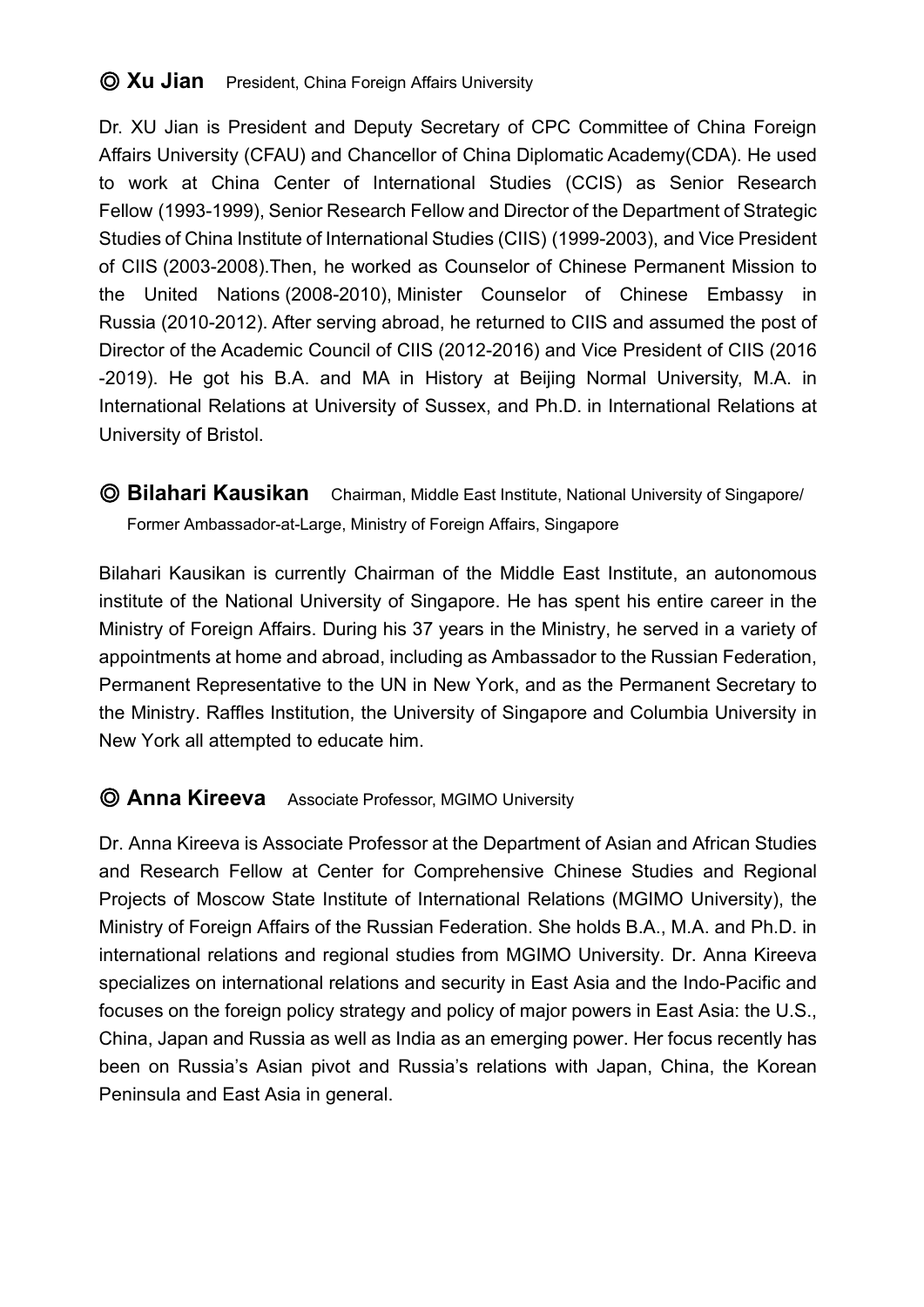# ◎ **Kenneth R. Weinstein** Walter P. Stern Distinguished Fellow, Former President and CEO, Hudson Institute

Dr. Kenneth R. Weinstein is the Walter P. Stern Distinguished Fellow at Hudson Institute. From 2011 through 2020, Dr. Weinstein served as president and CEO of Hudson. In March 2020, he was nominated by President Trump to serve as U.S. Ambassador to Japan. Dr. Weinstein is an expert on U.S. foreign policy on East Asia and Europe. His writings have been widely published in the United States, Europe, and Asia, including *The Wall Street Journal*, *Le Monde*, and the *Yomiuri Shimbun*. Dr. Weinstein serves on the Advisory Committee on Trade Policy and Negotiations for the U.S. Trade Representative Katherine Tai.

# **March 3 (Thu)**

# ◆**Morning: Intensifying US-China Competition**

### **-Intensifying US-China Competition (1): Values and Technologies**

#### ★**Toshihiro Nakayama** Professor, Keio University / Senior Adjunct Fellow, JIIA

Toshihiro Nakayama is a Professor of American Politics and Foreign Policy at the Faculty of Policy Management at Keio University. He is also a Senior Adjunct Fellow at the Japan Institute of International Affairs (JIIA). He was a Special Correspondent for the Washington Post at the Far Eastern Bureau (1993-94), Special Assistant at the Permanent Mission of Japan to the United Nations in New York (1996-98), Senior Research Fellow at The Japan Institute of International Affairs (2004-06), Associate Professor at Tsuda College (2006-10), and Professor at Aoyama Gakuin University (2010-14). He was also a CNAPS Visiting Fellow at the Brookings Institution (2005-06), Sir Howard Kippenberger Chair Visiting Professor at the Center for Strategic Studies, Victoria University in Wellington (2017), Japan Scholar at the Woodrow Wilson Center (2018-2019), and an Advisor to the Ministry of Defense (2019-2020). He received his M.A.(1993) and Ph.D.(2001) from Aoyama Gakuin University. He has written two books and numerous articles on American politics, foreign policy and international relations. Recipient of Nakasone Yasuhiro Award (Incentive Award) in 2014.

### ◎ **Aaron L. Friedberg** Professor of Politics and International Affairs, Princeton

#### **University**

Dr. Aaron L. Friedberg is Professor of Politics and International Affairs at Princeton University, where he has taught since 1987. He has served as a Deputy Assistant for National Security Affairs in the office of the Vice President (2003-05) and as a member of the Defense Policy Board (2007-08). In January 2022 he was appointed to the U.S.-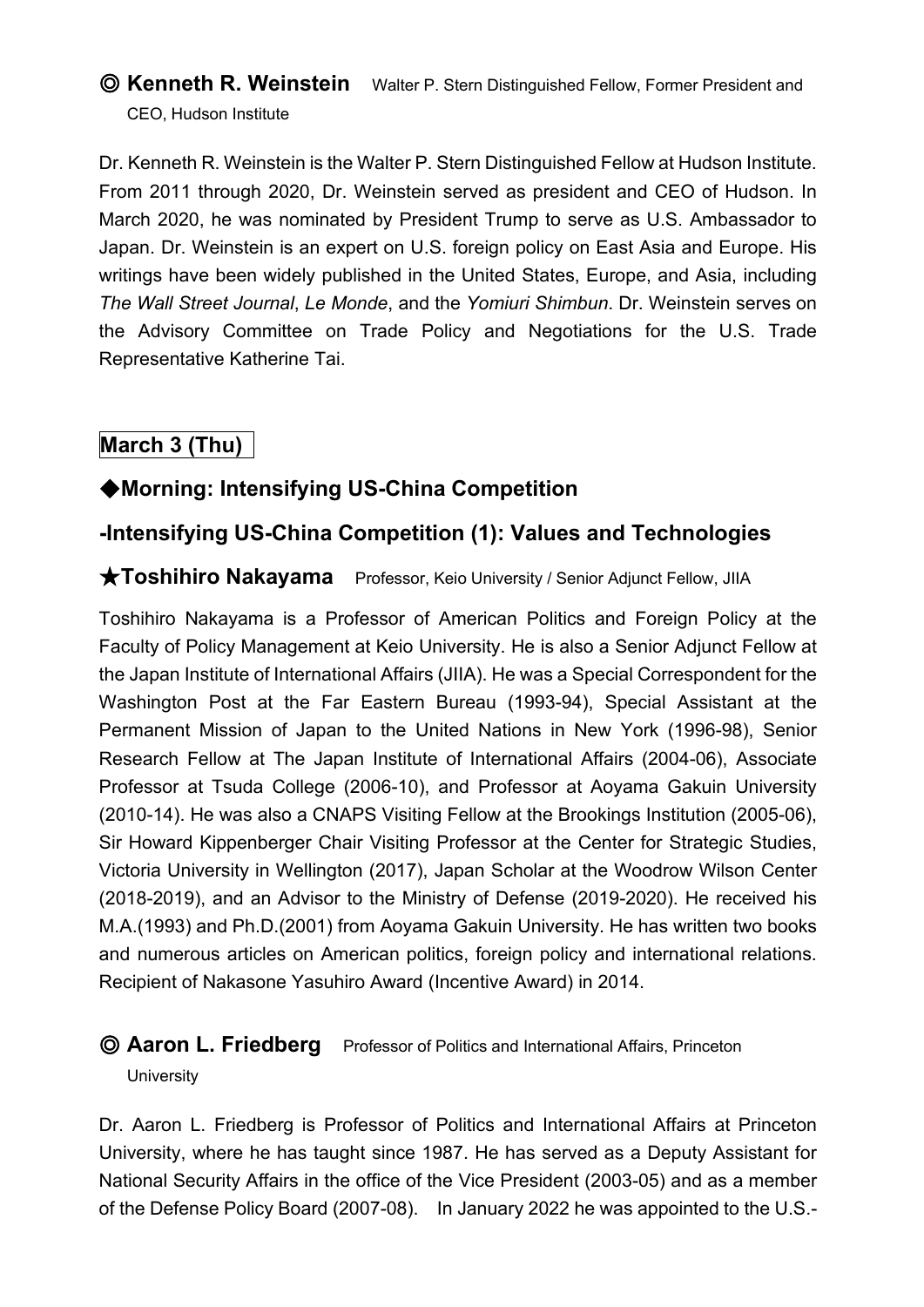China Economic and Security Review Commission. Dr.Friedberg is the author of several books including *The Weary Titan: Britain and the Experience of Relative Decline (1988), In the Shadow of the Garrison State: America's Anti-Statism and Its Cold War Grand Strategy (2000), A Contest for Supremacy: China, America, and the Struggle for Mastery in Asia (2011)* , *Beyond Air-Sea Battle: The Debate Over U.S. Military Strategy in Asia (2014) and Getting China Wrong* (2022). Friedberg received his A.B., M.A. and Ph.D. degrees from Harvard University.

◎ **John J. Hamre** President and CEO, Center for Strategic and International Studies John Hamre was elected president and CEO of CSIS in January 2000. Before joining CSIS, he served as the 26th U.S. deputy secretary of defense. Prior to holding that post, he was the under secretary of defense (comptroller) from 1993 to 1997. As comptroller, Dr. Hamre was the principal assistant to the secretary of defense for the preparation, presentation, and execution of the defense budget and management improvement programs. In 2007, Secretary of Defense Robert Gates appointed Dr. Hamre to serve as chairman of the Defense Policy Board, and he served in that capacity for four secretaries of defense. Before serving in the Department of Defense, Dr. Hamre worked for 10 years as a professional staff member of the Senate Armed Services Committee. During that time, he was primarily responsible for the oversight and evaluation of procurement, research, and development programs, defense budget issues, and relations with the Senate Appropriations Committee. From 1978 to 1984, Dr. Hamre served in the Congressional Budget Office, where he became its deputy assistant director for national security and international affairs. In that position, he oversaw analysis and other support for committees in both the House of Representatives and the Senate. Dr. Hamre received his Ph.D., with distinction, in 1978 from the School of Advanced International Studies at Johns Hopkins University in Washington, D.C., where his studies focused on international politics and economics and U.S. foreign policy. In 1972, he received his B.A., with high distinction, from Augustana College in Sioux Falls, South Dakota, emphasizing political science and economics. The following year he studied as a Rockefeller fellow at the Harvard Divinity School in Cambridge, Massachusetts.

◎ **Ryosei Kokubun** Professor Emeritus, Keio University / Former President of National Defense Academy of Japan

Dr. Ryosei Kokubun served as President of National Defense Academy (NDA) of Japan until March 2021 since April 2012. He is also Professor Emeritus at Keio University since 2019. After completing his undergraduate and graduate degrees at Keio University, he began teaching there as an assistant professor in 1981. Kokubun became a professor in 1992, and served as director of Keio's Institute of East Asian Studies from 1999 to 2007 and dean of the university's Faculty of Law and Politics from 2007 to 2011. He has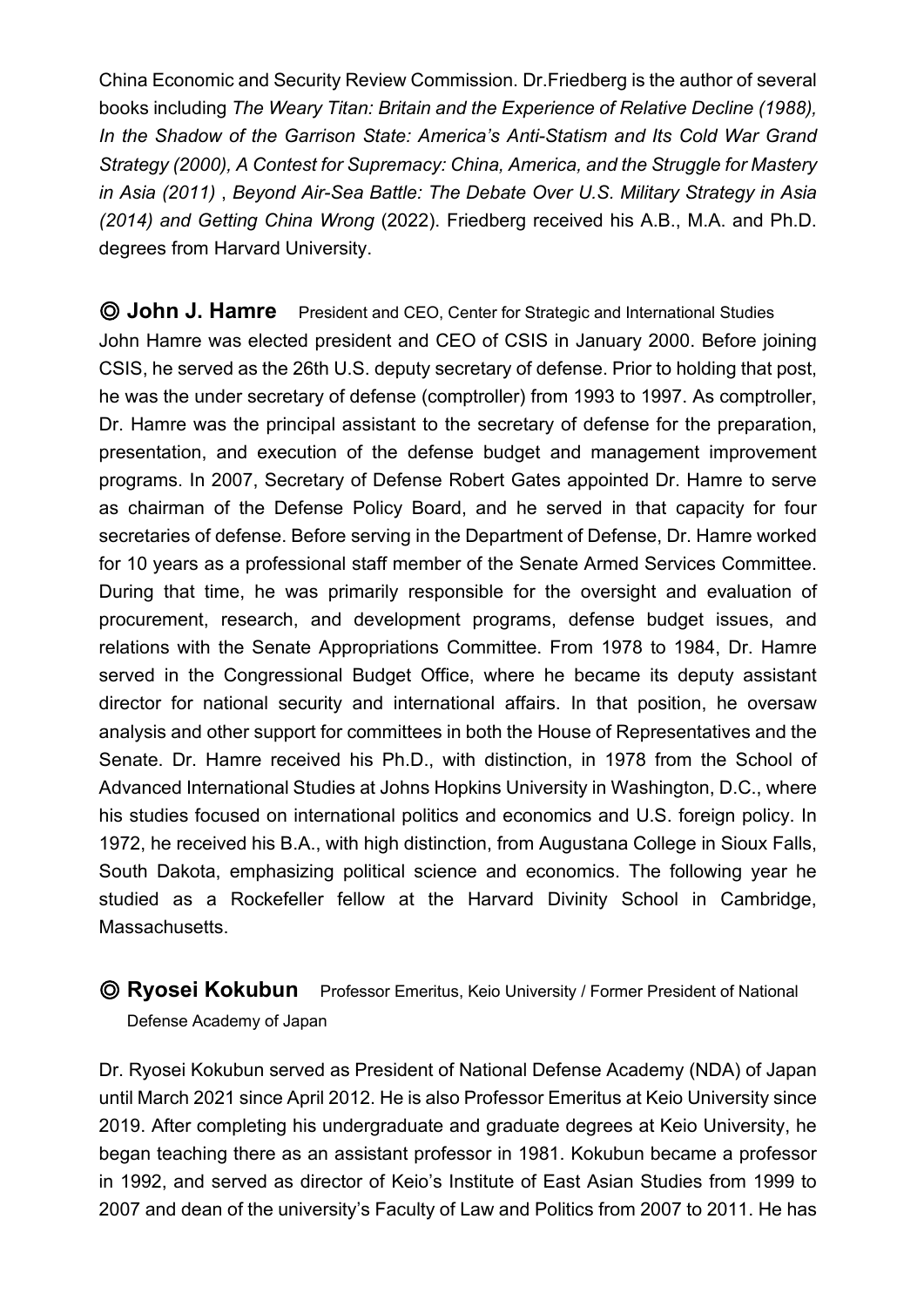been a visiting scholar at Harvard University, the University of Michigan, Fudan University, Beijing University and National Taiwan University. Kokubun's research interests encompass Chinese politics and international relations in East Asia. He is a former president of the Japan Association of International Relations and the Japan Association for Asian Studies. Kokubun has published and edited numerous English publications as well as Japanese, including: Japan-China Relations through the Lens of Chinese Politics (JPIC, 2021) and Japan-China Relations in the Modern Era (Routledge, 2017). He was awarded the Asia-Pacific Prize (Mainichi Shimbun) in 1997, the Suntory Prize (Suntory Foundation) in 2004 and the Kashiyama Prize (Kashiyama Foundation) in 2017.

### ◎ **Yuan Peng** Professor, The China Institutes of Contemporary International Relations (CICIR)

Dr. Yuan Peng, Research Professor and Doctoral Advisor, is the President of China Institutes of Contemporary International Relations (CICIR). He earned his PhD in World History in 1997 from Northeast Normal University. Then he served successively as Deputy Director and Director of CICIR's Institute of American Studies and then Vice President of CICIR. He was a visiting scholar at the Atlantic Council (1999-2000) and Brookings Institution (2003-2004). Having been following American studies for decades, he has a wide-range of interests including Sino-U.S. relations, Asia-Pacific security and China's foreign policy. He is the author or editor of several books such as *American Think-Tanks and Their Attitudes toward China* (Current Affairs Press, 2003), *China and the U.S. Accommodating in the Asia Pacific: China, America and the Third Parties* (Current Affairs Press, 2013), *From Westphalia to a New World Order* (China CITIC Press, 2016). He is Vice Chairman of Chinese Society of International Relations and Vice Chairman of Chinese Society of American Studies.

### ◎ **Yan Xuetong** Professor and Dean, The Institute of International Relations, Tsinghua **University**

YAN Xuetong is a distinguished professor of Tsinghua University and a member of Russia Academy of Sciences. He is serving as the Dean of The Institute of International Relations at Tsinghua University and the Secretary General of the World Peace Forum. He obtained Ph.D. from University of California, Berkeley in1992 and was named as one of world's Top 100 public intellectuals by the American journal *Foreign Policy* in 2008. He has been the only political scientist listed in *Most Cited Chinese Researchers* by Elsevier since 2014. Some of his books have been translated into English, Japanese, Korean, Farsi or Albanian.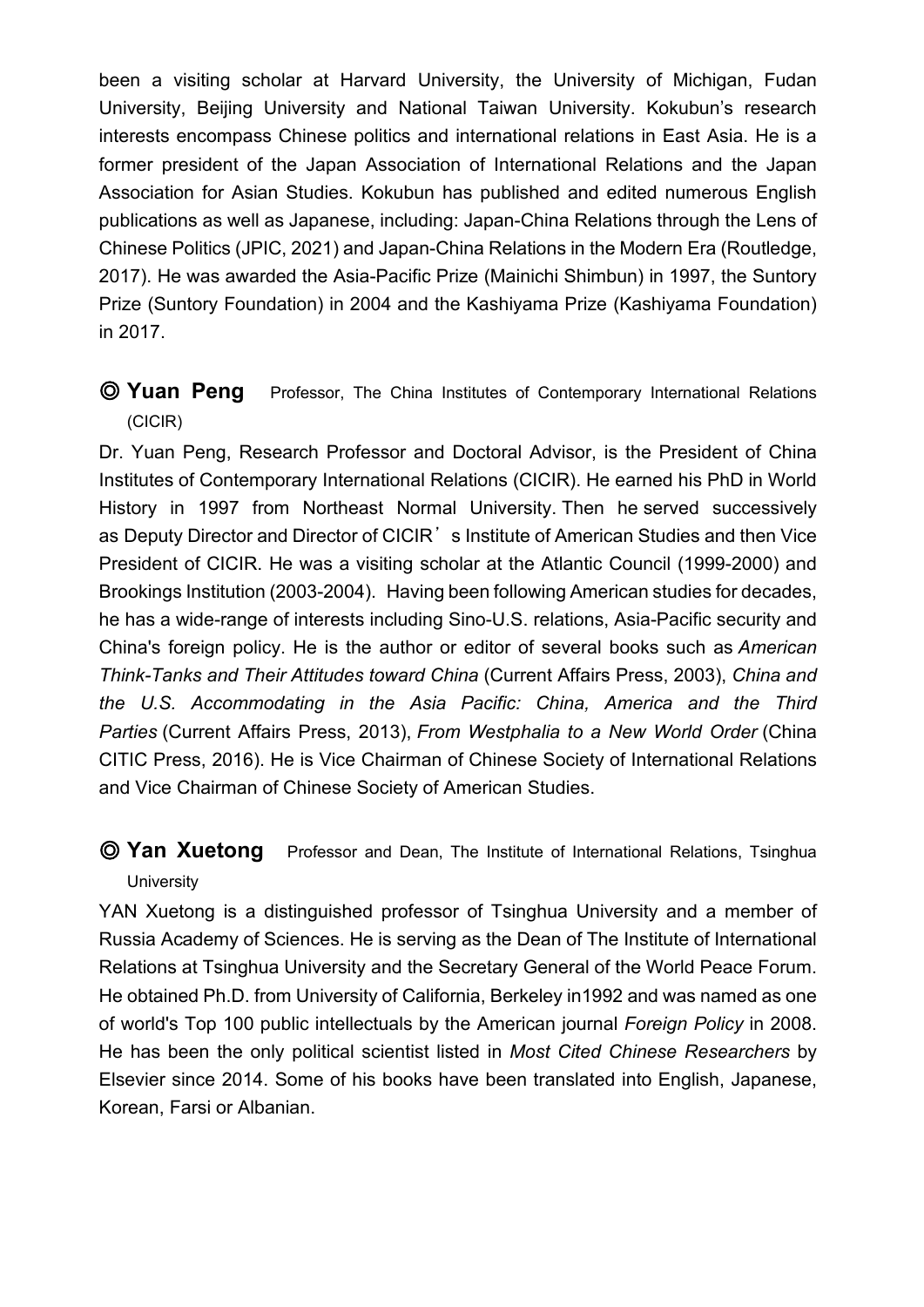# **- Intensifying US-China Competition (2): Oceans**

#### ★**Tetsuo Kotani** Senior Fellow, JIIA / Professor, Meikai University

Tetsuo KOTANI is a professor of global studies at Meikai University and a senior fellow at the Japan Institute of International Affairs (JIIA). His research focus is Japan's foreign/security policy, the US-Japan alliance, and international relations and maritime security in the Indo-Pacific region. He won the 2003 Japanese Defense Minister Prize. He has published numerous articles both in English and Japanese, and his recent English publications include "Crisis Management in the East China Sea" (SIPRI Policy Brief, 2015) and "China's Military and Paramilitary Activities in the East China Sea: Implications for the U.S.-Japan Alliance" (National Bureau of Asian Research, 2020). He received a master's degree from Doshisha University.

#### ◎ **Xu Bu** President, The China Institute of International Studies (CIIS)

Xu Bu, President of the China Institute of International Studies. He studied at Nanjing University, China Foreign Affairs University, Wuhan University and the Asia-Pacific Center for Security Studies, graduated with a PhD in Law. He has rich experience in diplomatic work, served in Pakistan, the United Kingdom, the United States, Canada, ASEAN and Chile. He had previously served as Deputy Director-General of the Policy Planning Department in the Ministry of Foreign Affairs (2006-2009), Minister Counselor of the Chinese Embassy in Canada (2009-2011), Deputy Representative of the Ministry of Foreign Affairs for the Korean Peninsula Affairs (2011-2015), Ambassador Extraordinary and Plenipotentiary to ASEAN (2015-2018), and Ambassador Extraordinary and Plenipotentiary to Chile (2018-2020). Xu has rich research experience in international studies. He has published articles in high quality academic journals, including *Foreign Affairs Review*, *The Journal of International Studies*, and *China International Studies*, and several articles on the People's Daily, Guangming Daily and Study Times. He is also the author of *Say No to Wars: Comments on American Identity* and *International Politics* and *American National Identity and Its Impact*.

# ◎ **Bonnie Glazer** Director of the Asia Program, The German Marshall Fund of the United **States**

Bonnie S. Glaser is director of the Asia Program at the German Marshall Fund of the United States. She was previously senior adviser for Asia and the director of the China Power Project at the Center for Strategic and International Studies. Ms. Glaser is concomitantly a nonresident fellow with the Lowy Institute in Sydney, Australia, and a senior associate with the Pacific Forum. For more than three decades, Ms. Glaser has worked at the intersection of Asia-Pacific geopolitics and U.S. policy.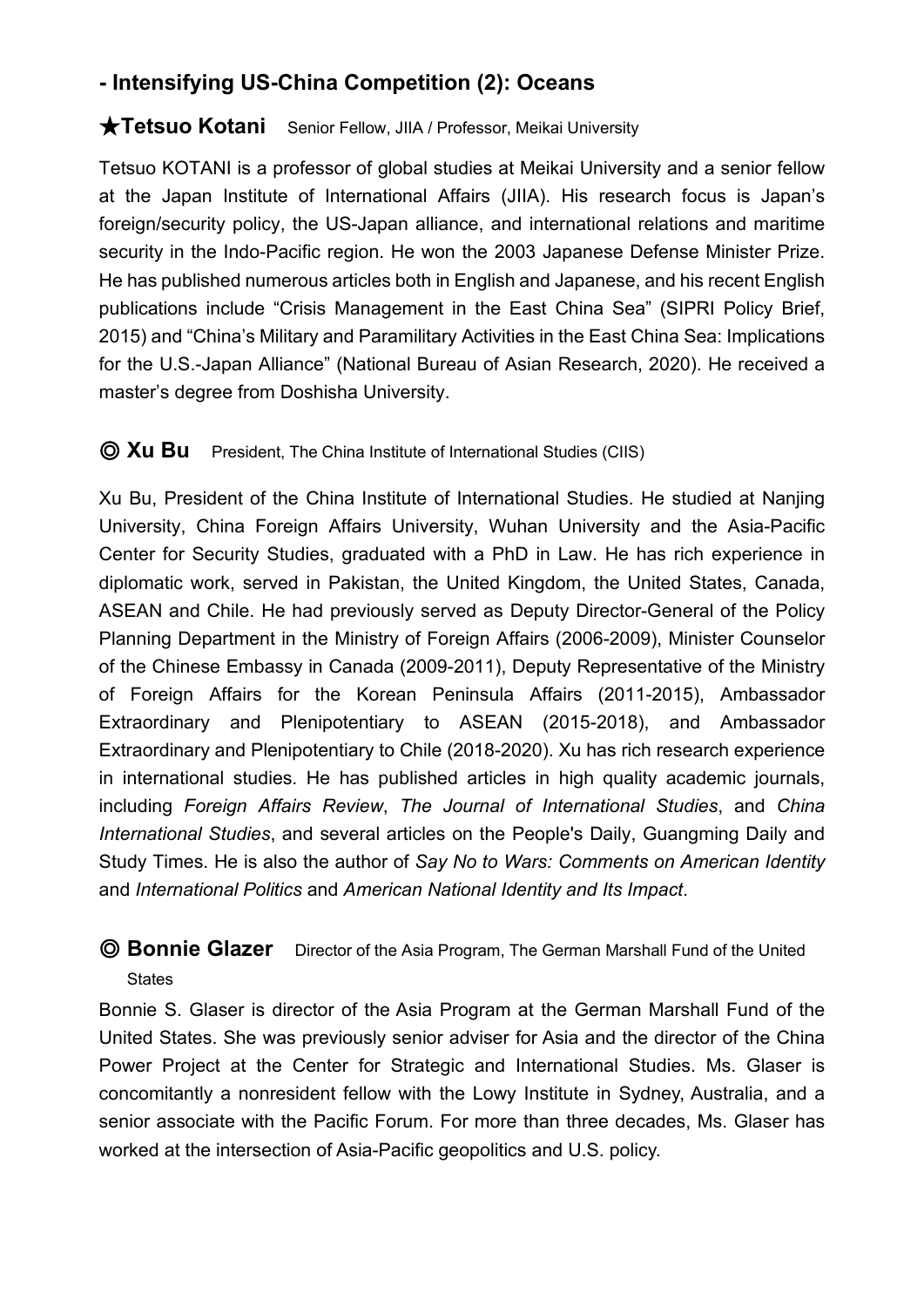# ◎ **Matt Pottinger** Distinguished Visiting Fellow, The Hoover Institution / Former US Deputy National Security Advisor

Matt Pottinger is a Distinguished Visiting Fellow at the Hoover Institution. Matt served at the White House for four years in senior roles on the National Security Council staff, including as Deputy National Security Advisor from 2019 to 2021. In that role, Matt coordinated the full spectrum of national security policy. Before that he served as Senior Director for Asia, where he led the administration's work on the Indo-Pacific region, and in particular its shift on China policy. Before his White House service, Matt spent the late 1990s and early 2000s in China as a reporter for Reuters and *The Wall Street Journal*. He then fought in Iraq and Afghanistan as a U.S. Marine during three combat deployments between 2007 and 2010. Following active duty, Matt founded and led an Asia-focused risk consultancy and ran Asia research at an investment fund in New York.

# ◎ **Jia Qingguo** Professor, Peking University

Jia Qingguo is professor and former dean of the School of International Studies of Peking University. He received his Ph.D. from Cornell University in 1988. He is a member of the Standing Committee of the National Committee of the Chinese People's Political Consultative Conference. He is vice president of the China American Studies Association, vice president of the China Association for International Studies, and vice president of the China Japanese Studies Association. He has published extensively on US-China relations, relations between the Chinese mainland and Taiwan and Chinese foreign policy.

### ◎ **Tomohisa Takei** Adjunct Fellow, JIIA / Former Chief of Staff, Japan Maritime Self-Defense Force

Currently, Admiral Tomohisa Takei serves as a special advisor to the CEO of the SAMPA K.K. in Yokohama from March 2020. He retired from active duty in December 2016 after having served for two years as the 32nd Chief of Staff of the JMSDF. Prior to this post, he served as the Commandant, JMSDF Yokosuka District (2012-2014); Vice Chief of Staff, JMSDF (2011-2012); Commandant, JMSDF Ominato District (2010-2011); Director, the MSO Operations and Plans Department (N3/N5) (2008-2010); Chief of Staff, Kure District (2007-2008); Director, the C4I Systems Department (J6), Joint Staff Office (2006-2007), among others. He joined the JMSDF after graduating from the National Defense Academy and holds a master's degree from the University of Tsukuba. He is also a graduate of the U.S. Naval War College, class of 1999. In 2016, Admiral Takei was awarded L'ordre national de la légion d'honneur by the Government of France, and was awarded the Legion of Merit from the U.S. four times, as well as the Legion of Merit from Turkey. Admiral Takei assumed the position of CNO's Distinguished International Fellow in the International Programs Department at the U.S. Naval War College in April 2017. He has been adjunct fellow at the Japan Institute of International Affairs (JIIA) since October 2020.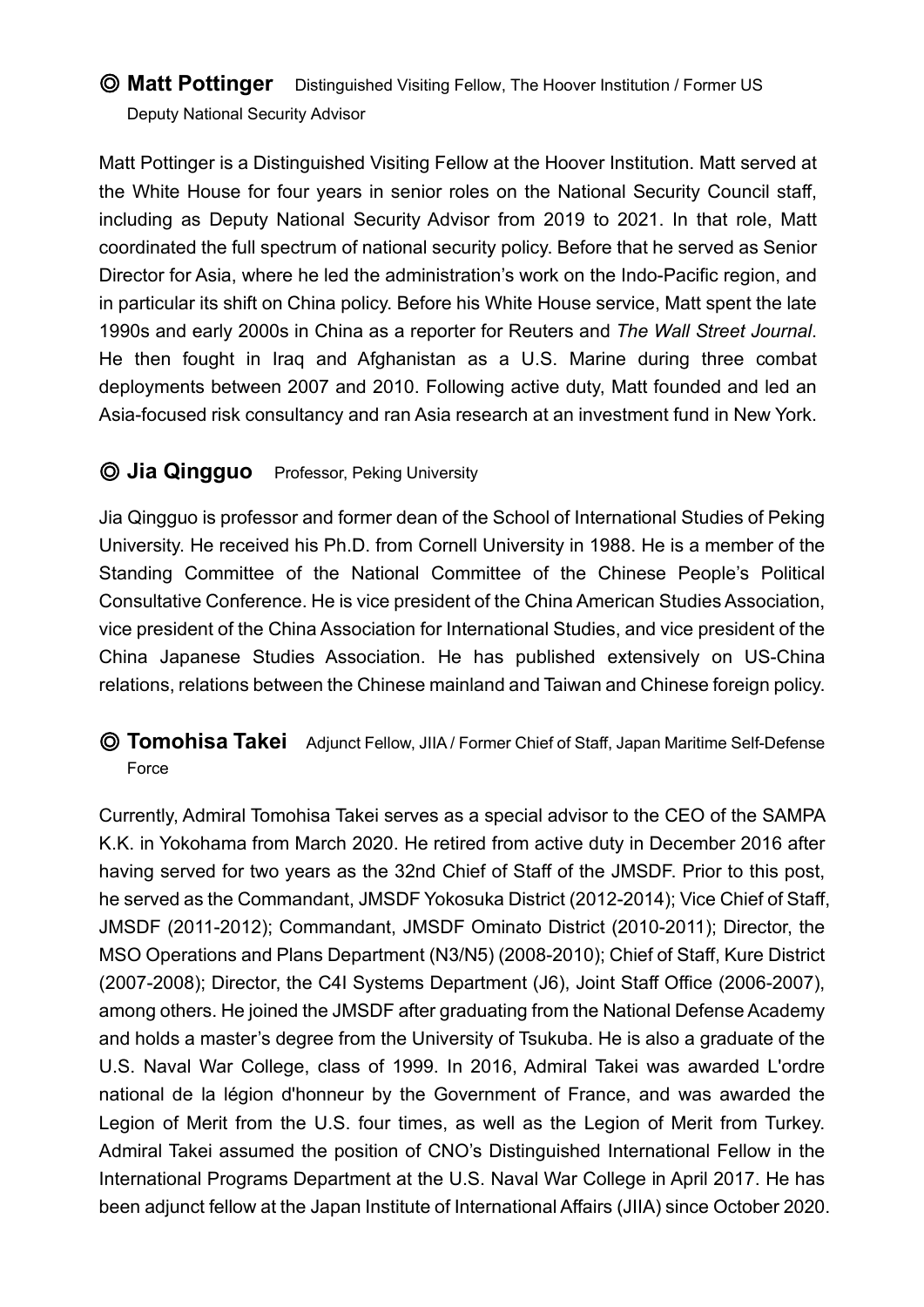# ◆**Afternoon: International Responses**

# **-International Response (1): Oceans**

### ★**Tomiko Ichikawa** Director General, JIIA

Ms. Tomiko Ichikawa assumed the current position in July 2020. She joined Ministry of Foreign Affairs in 1985. Her assignments in Japan include Directorship at West Europe Division, Economic Integration Division (EU), Non-proliferation, Science and Nuclear Energy Division as well as Economic Policy Division. Overseas postings include Embassy of Japan in the UK and Permanent Mission of Japan to the International Organizations in Vienna. She also assumed positions in international organizations as Political Affairs Officer at UNPROFOR (UN PKO in the Former Yugoslavia) and Special Assistant to the Director General, the International Atomic Energy Agency (IAEA). She obtained Bachelor in Law, University of Tokyo, Japan and MA, International relations and contemporary war, King's College London, UK.

# ◎ **Lai I-Chung** President, The Prospect Foundation

Dr. I-Chung LAI is the President of the Prospect Foundation. Dr. Lai served as Director General for Department of International Affairs (2007-2008) and Director General for Department of China Affairs (2006-2008) in the Democratic Progressive Party (DPP). Prior to that, he was Special Assistant for Policy to Taiwan Representative to Japan (2000-2003), Executive Director for DPP Mission in the United States (1999-2000), and Vice President of the Taiwan Thinktank (2013-2016). He received his Ph.D. degree from Virginia Polytechnic Institute and State University (Virginia Tech) and was Visiting Researcher at Cornell University.

◎ **Dino Patti Djalal** Founder and Chairman, The Foreign Policy Community of Indonesia / Former Ambassador of Indonesia to the US

Dr. Dino Patti Djalal is Founder and Chairman of The Foreign Policy Community of Indonesia. He is a retired career diplomat; former Presidential spokesperson, speech writer and special staff; former Indonesia's Ambassador to the United States; youth activist; academic; author of a national best seller; talk show host, and former Vice Minister for Foreign Affairs (2014). He is also known in Indonesia as Presidential Spokesperson for President Susilo Bambang Yudhoyono – a position he held for 6 years from October 2004 to October 2010, which makes him the longest serving Presidential spokesperson in Indonesia's modern history.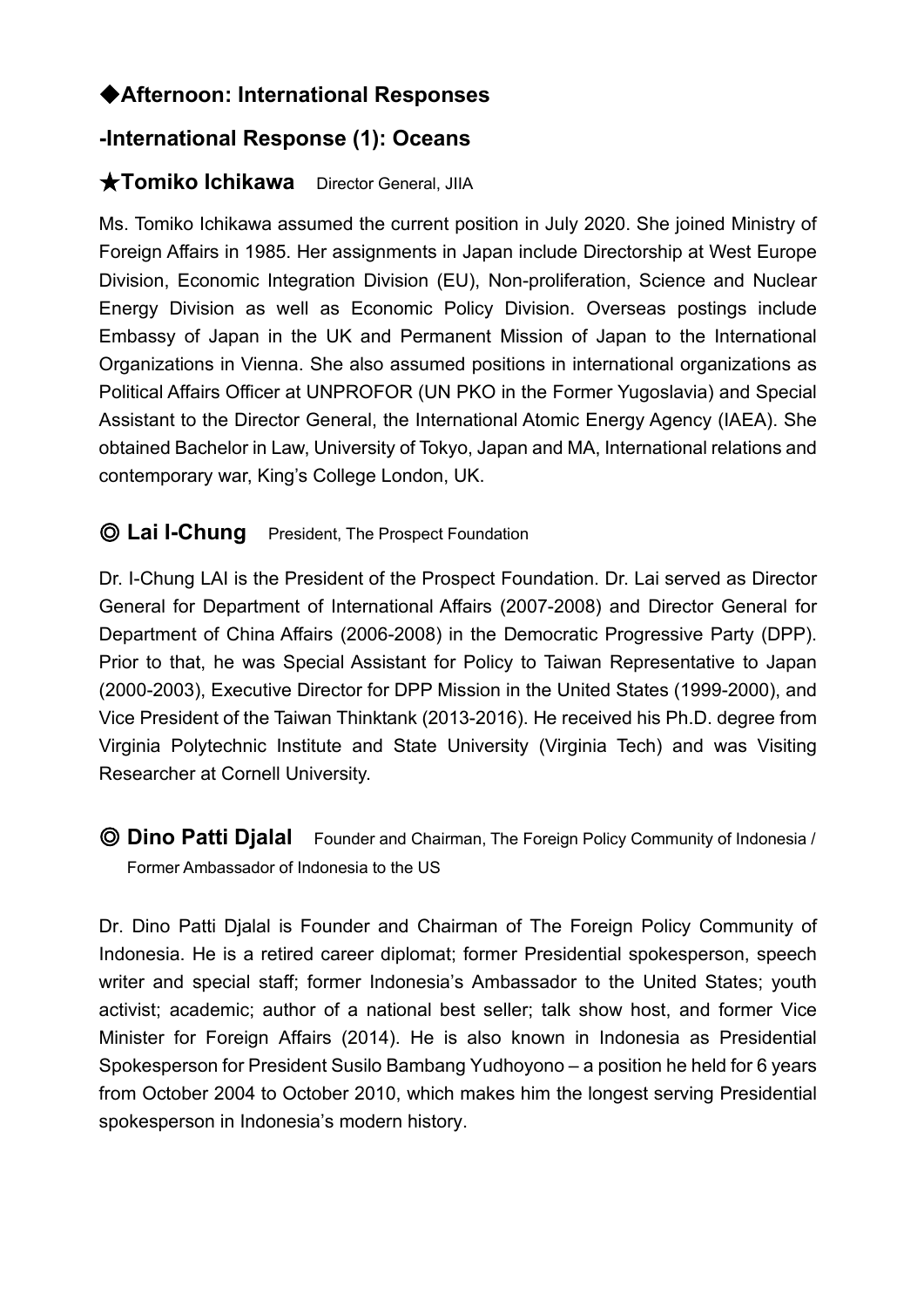# ◎ **Phạm Lan Dung** Acting President, Diplomatic Academy of Vietnam (DAV)

Dr. Pham Lan Dung is the Acting President of the Diplomatic Academy of Vietnam and Secretary-General of the Vietnam Society of International Law. She holds a Doctor of Philosophy in International relations at the Diplomatic Academy of Vietnam and was educated in the Moscow State Institute of International Relations of the Soviet Union and Fletcher School of Law and Diplomacy, Tufts University in the United States. Dr. Dung has abundant experience with 26 years working in various positions at the Diplomatic Academy of Vietnam. Dr. Dung was a Team Leader for many international research projects funded by international organizations such as United Nations agencies. Her research focuses on international law and international relations in maritime, trade, human security, and the role of non-permanent members of the UNSC. She is fluent in both Russian and English.

#### ◎ **Tsutomu Kikuchi** Professor, Aoyama Gakuin University/ Senior Adjunct Fellow, JIIA

Professor Tsutomu Kikuchi is a professor at the Department of International Politics, Aoyama-Gakuin University, Tokyo, as well as senior adjunct fellow at the Japan Institute of International Affairs (JIIA). He is specializing in international political economy in the Asia-Pacific. He was a visiting fellow at the Australian National University (ANU: Canberra) and the Institute of Southeast Asian Studies (ISEAS: Singapore), a Visiting Professor at the University of British Columbia (UBC, Vancouver), and a consultant of the Asian Development Bank (ADB). He has been engaged in various track 2 activities and international research projects conducted under such regional institutions as PECC (Pacific Economic Cooperation Council) and CSCAP (Council for Security Cooperation in the Asia-Pacific). He has published many books and articles on international political economy (especially regional institution-building) of the Asia-Pacific. He obtained his doctoral degree from Hitotsubashi University, Tokyo, Japan.

◎ **Joon-woo Park** Former Chairman, The Sejong Institute / Former Senior Secretary to the President for Political Affairs, ROK

Ambassador Park Joon-woo, former Chairman of The Sejong Institute and former Senior Secretary to the President for Political Affairs, was a career diplomat. He served as Korean Ambassador to the European Union and Belgium, and to Singapore respectively. His overseas assignments include Washington, D.C., Tokyo, Beijing and Helsinki. After retirement, he was a visiting fellow of the Walter Shorenstein Asia-Pacific Research Center at Stanford University, USA, teaching a graduate class for a year. He was also a visiting professor at the Institute for State Governance of the Yonsei University, Seoul. In 2013, Ambassador Park was appointed as President Park Geun-hye's Senior Secretary for Political Affairs. Later, he served as Chairman of The Sejong Institute, Korea's leading independent think-tank.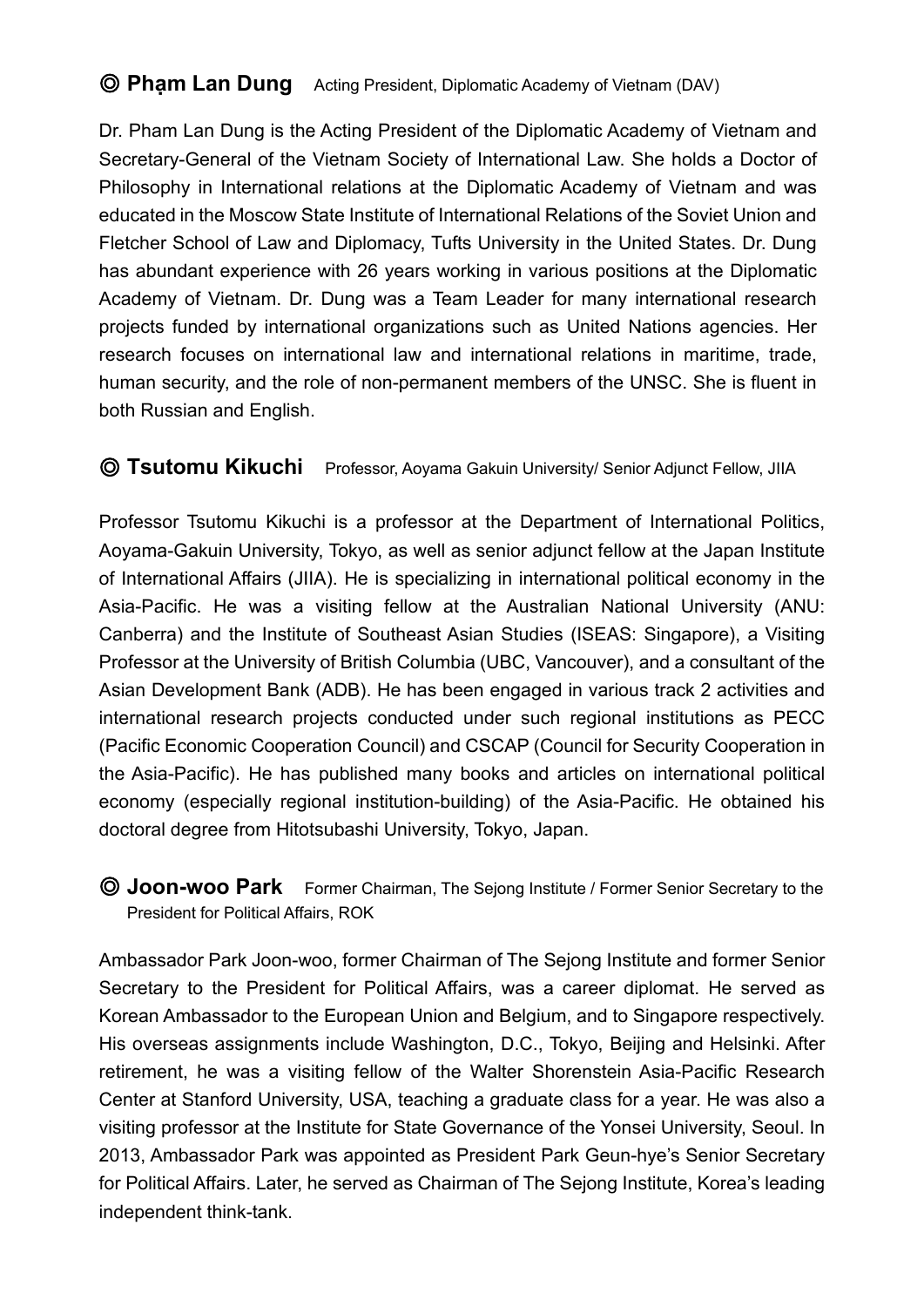### ◎ **Karambir Singh** Chairman, The National Maritime Foundation (NMF) / Former Chief of the Naval Staff, Indian Navy

Admiral Karambir Singh, PVSM, AVSM, IN (Retd), who was the Republic of India's 24th Chief of the Naval Staff from 2019 to 2021, assumed the chairmanship of the National Maritime Foundation in January 2022. An alumnus of the National Defence Academy, Khadakwasla, the Defence Services Staff College, Wellington, and the College of Naval Warfare, Mumbai, the Admiral was commissioned into the Indian Navy in July of 1980. He has served in the Directorate of Naval Air Staff at the Integrated Headquarters of the Ministry of Defence (Navy) and has been Captain (Air) and Officer-in-Charge of the Naval Air Station at Mumbai. Appointed thereafter as the Deputy Chief of Naval Staff, he discharged his responsibilities towards the Indian Navy's current and future operational and combat capacity and capabilities. He then served the Vice Chief of Naval Staff, involved with the development of the "future Navy". He assumed Command of the Indian Navy on 31 May 2019, serving until his retirement from active service on 30 November 2021.

# **- International Response (2): Values and Technologies**

#### **★Ken Endo** Professor, Hokkaido University / Adjunct Fellow, JIIA

Ken Endo is Professor of International Politics, School of Law & the Graduate School of Public Policy, Hokkaido University. He is also Adjunct Fellow at the Japan Institute for International Affairs (JIIA). He obtained a D.Phil in Politics at St Antony's College, University of Oxford, in 1996. His main publications include *The Presidency of the European Commission under Jacques Delors* (Macmillan/St. Martin's, 1999) and a prizewinning book, *The End of Integration* (Iwanami, 2013, in Japanese).

#### ◎ **Meliha Altunisik** Professor, Middle East Technical University

Meliha Benli Altunişik is a Professor at the Department of International Relations, Middle East Technical University, Ankara. She is a non-resident fellow in the Middle East Institute, Washington, DC. She was a Fulbright Scholar at Center for Middle Eastern Studies, Harvard University in 1988-89 and received her Ph.D. in political science from Boston University in 1994. Dr. Altunişik was a resident Fulbright scholar in the Middle East Institute in Washington, D. C. from January to June 2003. Some of her publications include Turkey: Challenges of Continuity and Change (with O. Tur) (Routledge); 'The Possibilities and Limits of Turkey's Soft Power in the Middle East,' Insight Turkey (2008) 'Worldviews and Turkish Foreign Policy in the Middle East,' New Perspectives on Turkey (2009); 'Making Sense of Turkish Foreign Policy in the Middle East under AKP," (with L. G. Martin) Turkish Studies (2011); 'Iran-Turkey Relations: between Competition and Rivalry,' in Imad Mansour and William Thompson (eds) Shocks and Rivalries in the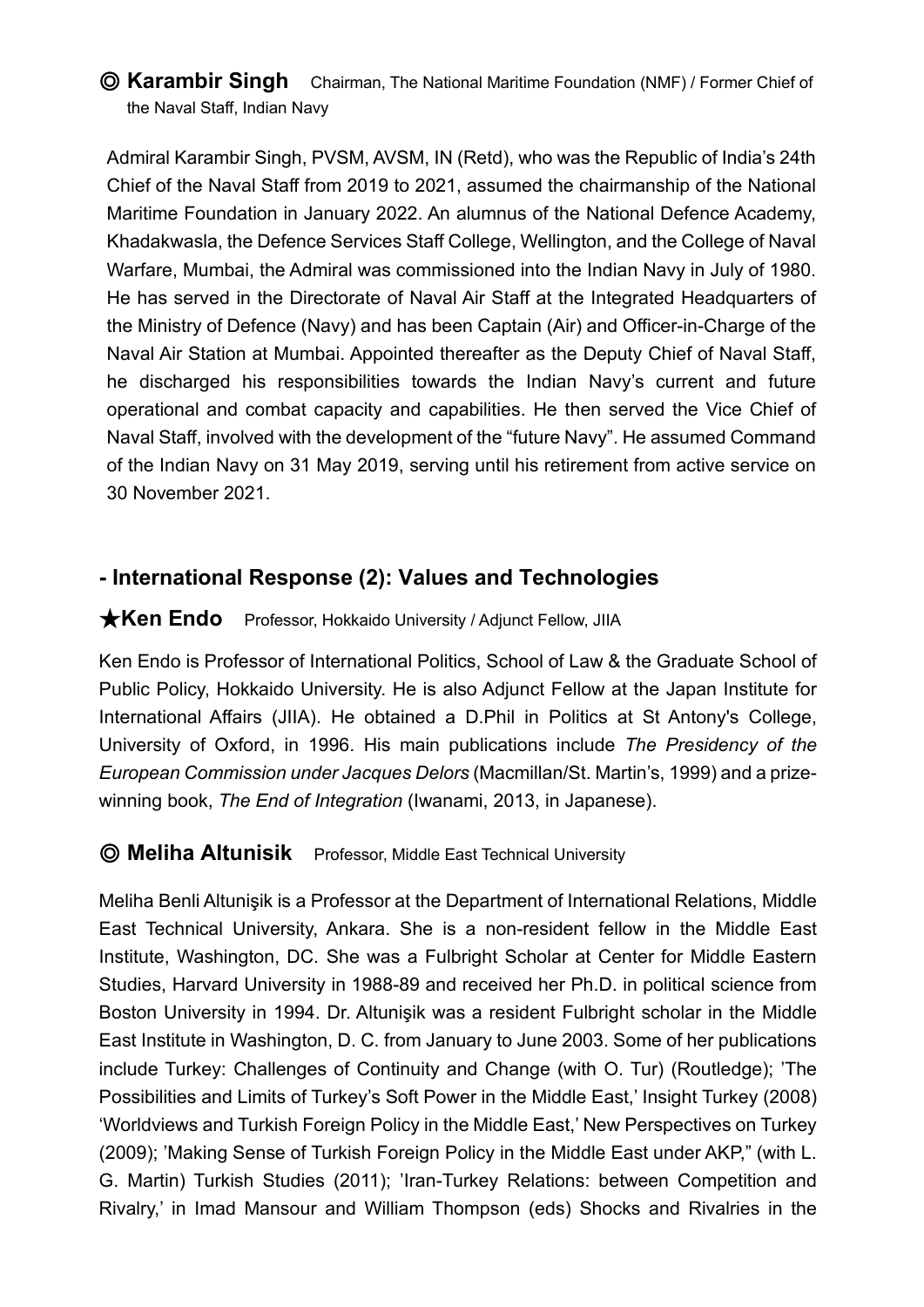Middle East and North Africa (2020); 'The New Turn in Turkey's Foreign Policy in the Middle East: Regional and Domestic Insecurities,' in Silvia Colombo and Andrea Dessi (eds) Fostering a New Architecture in the Middle East (2020); 'Pandemic Regionalism or Not? The MENA Region in the Shadow of Covid-19,' International Spectator (2021).

## ◎ **Herizal Hazri** Chief Executive, The Institute of Strategic and International Studies (ISIS) Malaysia

Mr Herizal Hazri is the Chief Executive of the Institute of Strategic and International Studies (ISIS) Malaysia. As Chief Executive of Malaysia's premier think-tank. Herizal leads the Institute's Track Two diplomacy through the ASEAN Institutes of Strategic and International Studies (ASEAN-ISIS), the Council for Security Cooperation in the Asia Pacific (CSCAP) and the Pacific Economic Cooperation Council (PECC), among others. Prior to joining ISIS Herizal has worked in numerous Asian countries to promote development, democracy and security, including Indonesia, East Timor (now Timor-Leste), Thailand, Philippines, Cambodia, Myanmar, Pakistan, Afghanistan, Sri Lanka, Bangladesh, and Malaysia. In 2004, Herizal managed the only International Election Observation Mission for the Afghanistan Presidential Election and deployed 45 longterm and short-term observers to Pakistan, Afghanistan, and Iran. From 2009 to 2013, Herizal served as a member of the International Contact Group (ICG) at peace talks between the Government of the Republic of the Philippines and the Moro Islamic Liberation Front (MILF). Backed by this experience, today Herizal continues to contribute to the development of peace in Mindanao through various economic and socio-political approaches. Herizal has widely published his articles and has contributed to chapters in numerous books. Herizal has also published three books on election observation and electoral politics: *Report of the Indonesian Legislative and Presidential Election 2003- 2004, Afghanistan Presidential Election 2004*, and *Politics of the Straits: An Observation of the Taiwan Legislative Election*.

### ◎ **Anna Kireeva** Associate Professor, MGIMO University

Dr. Anna Kireeva is Associate Professor at the Department of Asian and African Studies and Research Fellow at Center for Comprehensive Chinese Studies and Regional Projects of Moscow State Institute of International Relations (MGIMO University), the Ministry of Foreign Affairs of the Russian Federation. She holds B.A., M.A. and Ph.D. in international relations and regional studies from MGIMO University. Dr. Anna Kireeva specializes on international relations and security in East Asia and the Indo-Pacific and focuses on the foreign policy strategy and policy of major powers in East Asia: the U.S., China, Japan and Russia as well as India as an emerging power. Her focus recently has been on Russia's Asian pivot and Russia's relations with Japan, China, the Korean Peninsula and East Asia in general.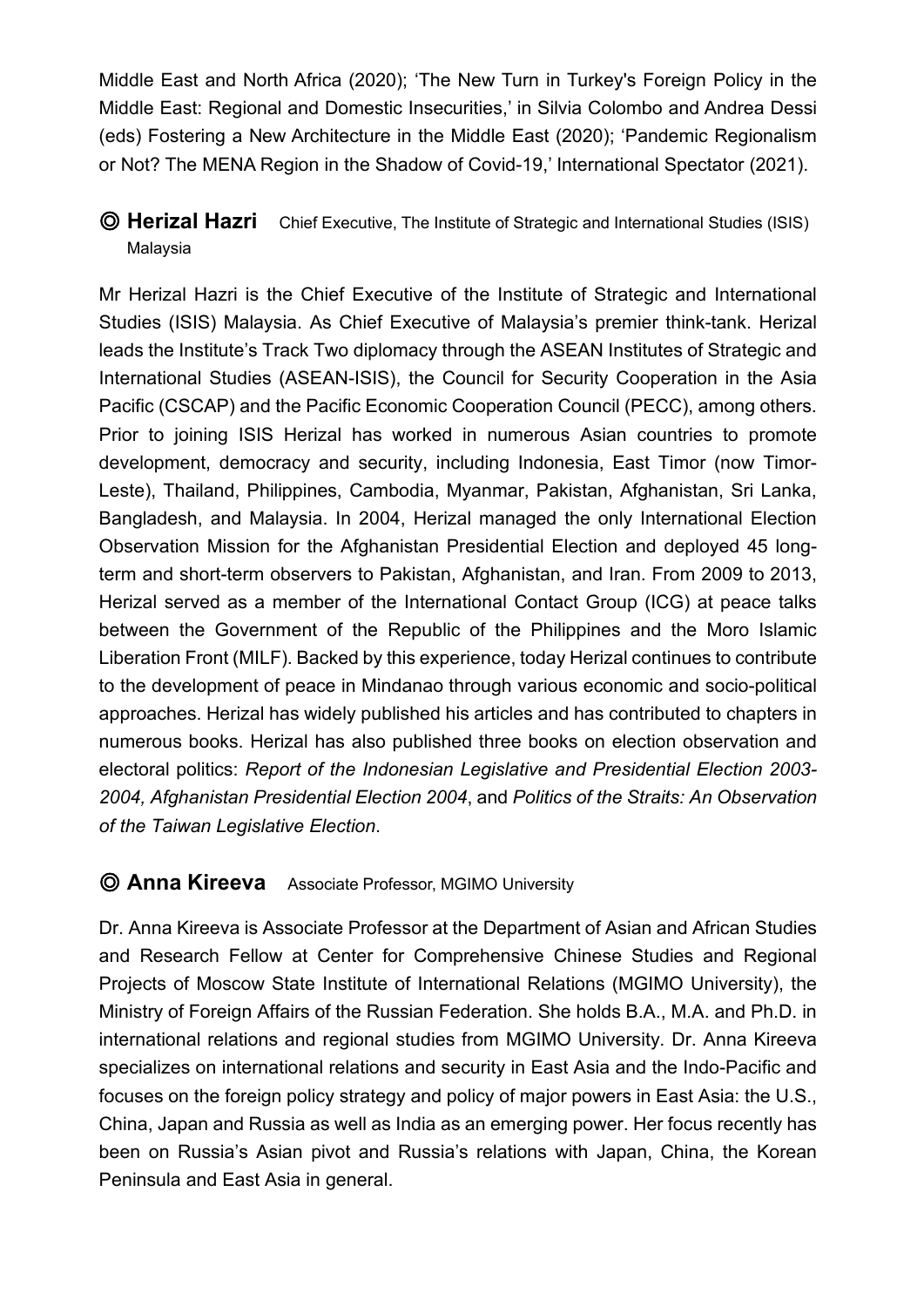### © **Hosuk Lee-Makiyama** Director, European Centre for International Political Economy

Hosuk Lee-Makiyama is director of ECIPE in Brussels and Senior Fellow of London School of Economics. His research on trade and technology has played a prominent role in reforming policies across the world, while his advice has been sought by G7 governments, and various organizations including the European Commission, ASEAN, OECD, World Bank, WTO and the UN. He is also a regular commentator on CNBC, FT, Politico, Nikkei, BBC, and other international broadcasters. During his government career, he represented Sweden in the Council of the EU, the UN and the WTO, and served in other roles in the Government of Sweden. He was born in Tokyo, Japan.

# ◎ **Hemant Krishan Singh** Director General, The Delhi Policy Group (DPG) / Former

Ambassador of India to Japan

Ambassador Hemant Krishan Singh is a former career diplomat with extensive experience of geo-strategic and geo-economic issues as well as multilateral institutions which underpin international law. During his diplomatic career (1974-2010), he has served as India's Ambassador to several countries including Japan and Indonesia, and as India's Deputy Permanent Representative to the UN in Geneva. He has held assignments dealing with the United States, West Europe and the European Union, and India's immediate neighbours in South and South East Asia. From 2011-2016, Ambassador Singh was US Chair and Professor for Strategic Studies at ICRIER, New Delhi. Since June 2016, Ambassador Singh has been the Director General of the Delhi Policy Group, which is among India's oldest independent think tanks focused on strategic and international issues of critical national interest. He has been associated with policy dialogues on the Indo-Pacific involving think tanks of the US and Asia. An alumnus of St. Stephen's College, Ambassador Singh holds a M.A. degree from the University of Delhi.

#### ◎ **Kazuto Suzuki** Professor, University of Tokyo / Adjunct Fellow, JIIA

Kazuto Suzuki is Professor of International Politics at Graduate School of Public Policy, the University of Tokyo. He graduated Department of International Relations, Ritsumeikan University, and received Ph.D. from Sussex European Institute, University of Sussex, England. He served as an expert in the Panel of Experts for Iranian Sanction Committee under the United Nations Security Council from 2013 to July 2015. He has been the President of Japan Association of International Security and Trade.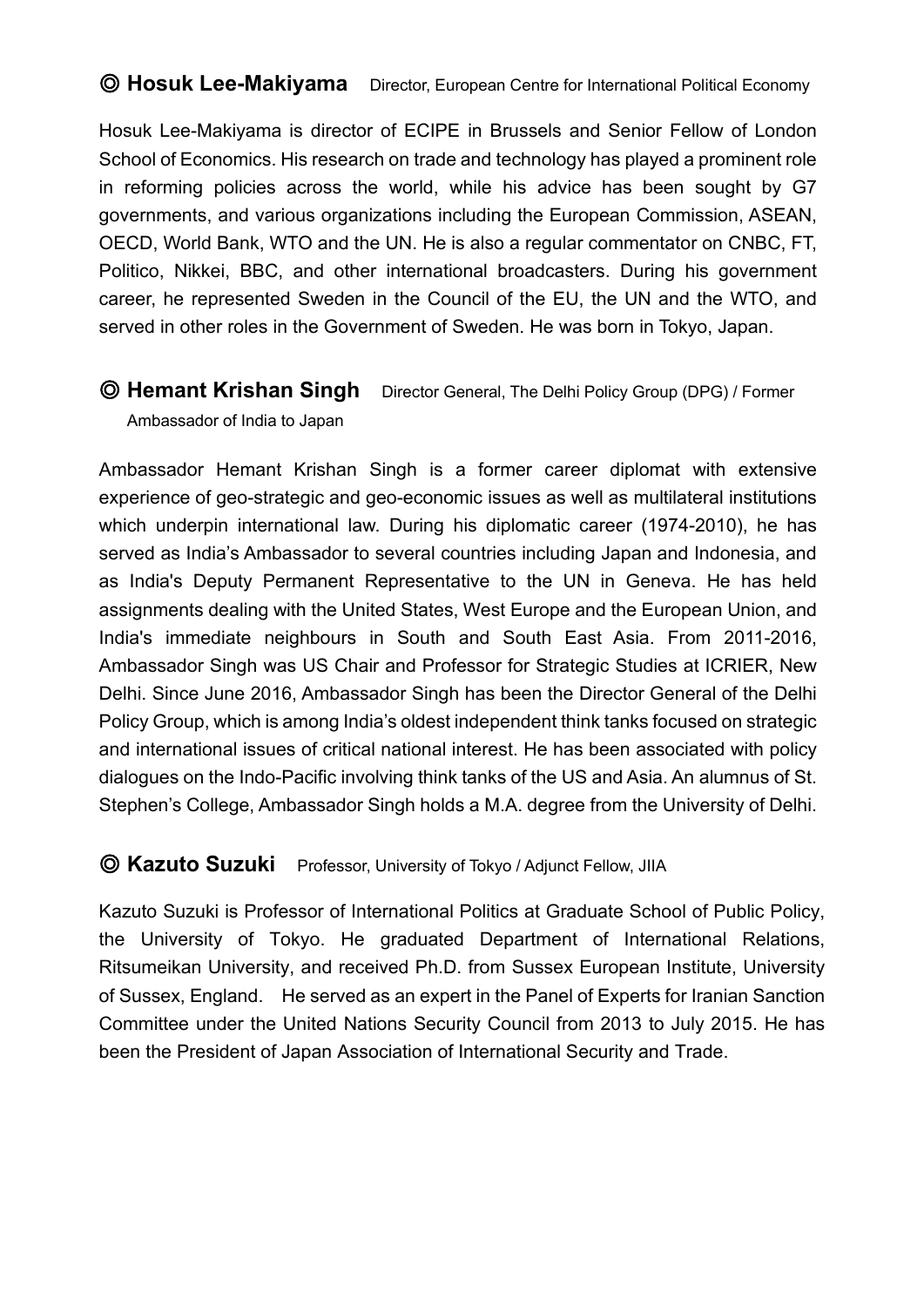## **- International Response (3): Multilateral Response**

#### ★**Kiyotaka Akasaka** Former Under-Secretary-General for Communications and Public

Information, United Nations

Mr. Akasaka joined the Japanese Foreign Ministry in 1971 after graduating from Kyoto University. He also graduated from Trinity College, Cambridge in the UK. In 1997, he served as one of his country's senior negotiators in the Kyoto Conference on Climate Change. He worked in the secretariat of the GATT (now WTO) and the WHO, respectively. Mr. Akasaka became Ambassador to the UN in 2000. He served as a bureau member for the preparation of the World Summit on Sustainable Development, held in Johannesburg in 2002. He held the position of Deputy Secretary-General of the Organization for Economic Cooperation and Development (OECD) from 2003 until 2007 in charge of development, environment and sustainable development. Mr. Akasaka held the position of United Nations Under-Secretary-General for Communications and Public Information for five years from 2007 till 2012. From 2012 till 2020, he served as President of the Foreign Press Center Japan.

◎ **Armida Salsiah Alisjahbana** Executive Secretary, The United Nations Economic and Social Commission for Asia and the Pacific (ESCAP)

Ms. Armida Salsiah Alisjahbana was appointed Executive Secretary of the United Nations Economic and Social Commission for Asia and the Pacific (ESCAP) on 13 September 2018. Prior to joining ESCAP, Ms. Alisjahbana was Professor of Economics at Universitas Padjadjaran in Bandung, Indonesia, a position she assumed in 2005. She joined Universitas Padjadjaran as a lecturer in 1988. Since 2016, she has served as Director for the Center for Sustainable Development Goals Studies at Universitas Padjadjaran and Vice Chair of the Indonesian Academy of Sciences. From 2009 to 2014, she was Minister of National Development Planning and the Head of the National Development Planning Agency (BAPPENAS), Indonesia. She served as Co-chair of the Global Partnership for Effective Development Cooperation from 2012 to 2014. From 2009 to 2014, she was Alternate Governor of the World Bank and Alternate Governor of the Asian Development Bank representing the government of Indonesia. In 2016, she was a member of the High Level Independent Team of Advisors to support the ECOSOC Dialogue on the longer term positioning of the United Nations Development System in the context of the 2030 Agenda on Sustainable Development.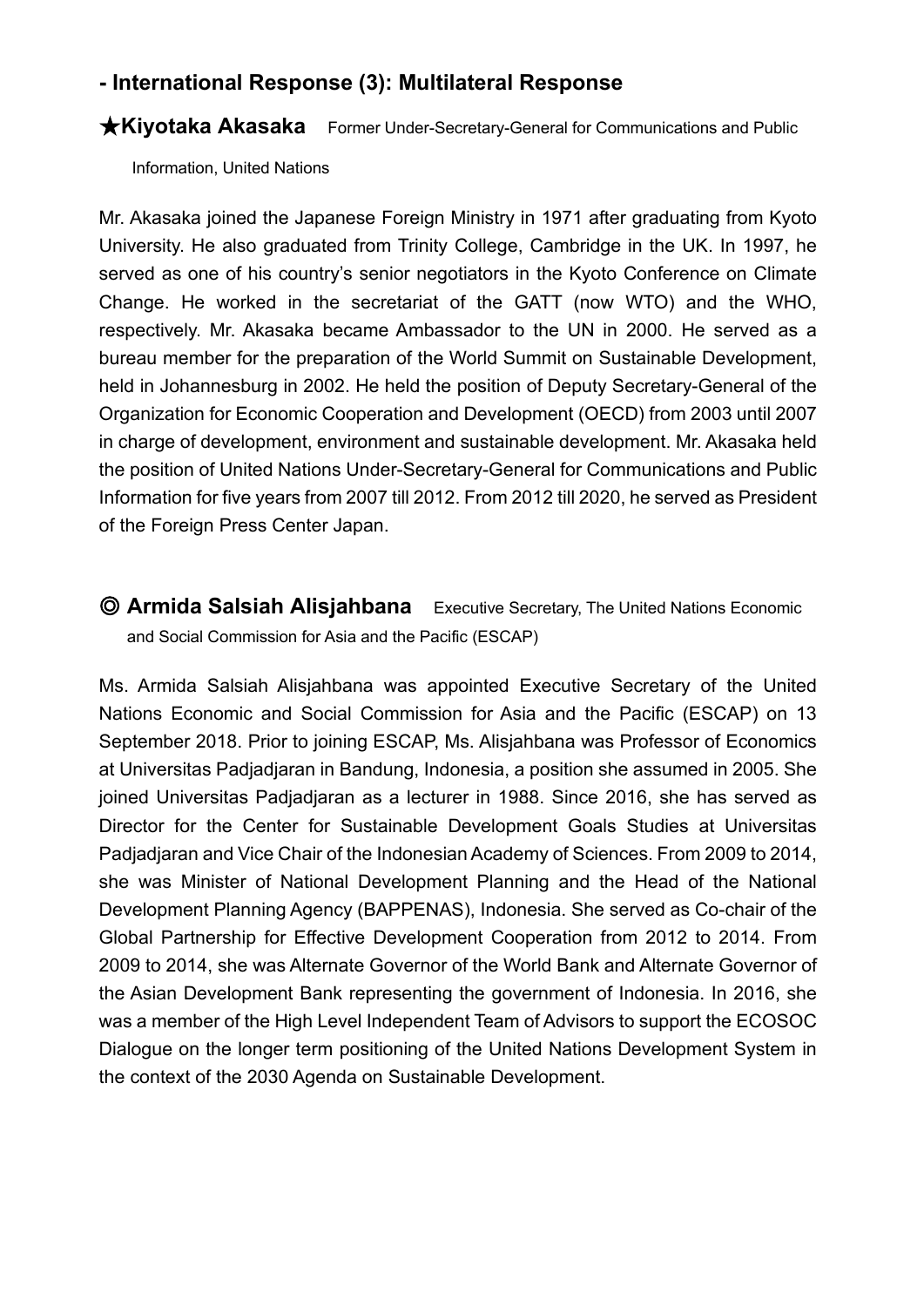## ◎ **John Ashton** Independent speaker and writer / Co-founder, E3G / Former Special Representative for Climate Change at the UK Foreign and Commonwealth Office (FCO)

John Ashton is an independent speaker and writer. His activities range over politics, economics, diplomacy, and culture but his particular focus is climate change. From 2006- 12 John was the UK's top climate diplomat, as Special Representative for Climate Change for successive Foreign Secretaries under the Blair, Brown and Cameron Governments. In this role he helped to pioneer a foreign policy-led approach to climate change that came to be widely admired. He cofounded and was, from 2004-6, the first Chief Executive of E3G. From 1978-2002, after a brief period as a research astronomer, he was a career diplomat. He served in Beijing in the early 1980s and in Hong Kong in the runup to the handover of sovereignty. He speaks Chinese, and China remains a theme in his work. He has also been a frequent visitor to Japan, where he has close family connections. In recent years, in addition to a period as a full time carer for his late mother, he has been prominent in the campaigns against fracking for shale gas and the opening of new coal mines in the UK.

### ◎ **Rebeca Grynspan** Secretary-General, United Nations Conference on Trade and Development (UNCTAD)

Rebeca Grynspan is a Costa Rican economist, and a renowned advocate of human development. She was Vice-President of Costa Rica (1994–1998), as well as Minister of Housing, Minister Coordinator of Economic and Social Affairs, and Deputy Finance Minister. At the United Nations Development Programme, she was Under-Secretary-General and Associate Administrator from 2010 to 2014, and Regional Director for Latin America and the Caribbean. Prior to that, from 2001 to 2006, Director of the Subregional Headquarters in Mexico of the United Nations Economic Commission for Latin America and the Caribbean. More recently, she was the first woman Secretary-General of the Ibero-American Conference (2014–2021). In September 2021 Rebeca Grynspan was named Secretary-General of the United Nations Conference on Trade and Development, becoming the first woman to lead the organization.

◎ **Nobuo Tanaka** Former Executive Director, the International Energy Agency (IEA) / Chair, the Steering Committee of Innovation for Cool Earth Forum (ICEF) / CEO, Tanaka Global, Inc.

Degree in Economics, University of Tokyo; MBA, Case Western Reserve University, Cleveland, US. 1973, with Ministry of Economy, Trade and Industry (METI), Tokyo; 1989, Deputy Director then 1992, Director, Directorate for Science, Technology and Industry, OECD; 1995, rejoined METI including: Director-General, Multilateral Trade System Department, Trade Policy Bureau, led many trade negotiations with World Trade Organization, worked on formulating international strategy and coordinating domestic environment policy and energy policy in Kyoto COP 3 negotiation; 1998-2000, Minister